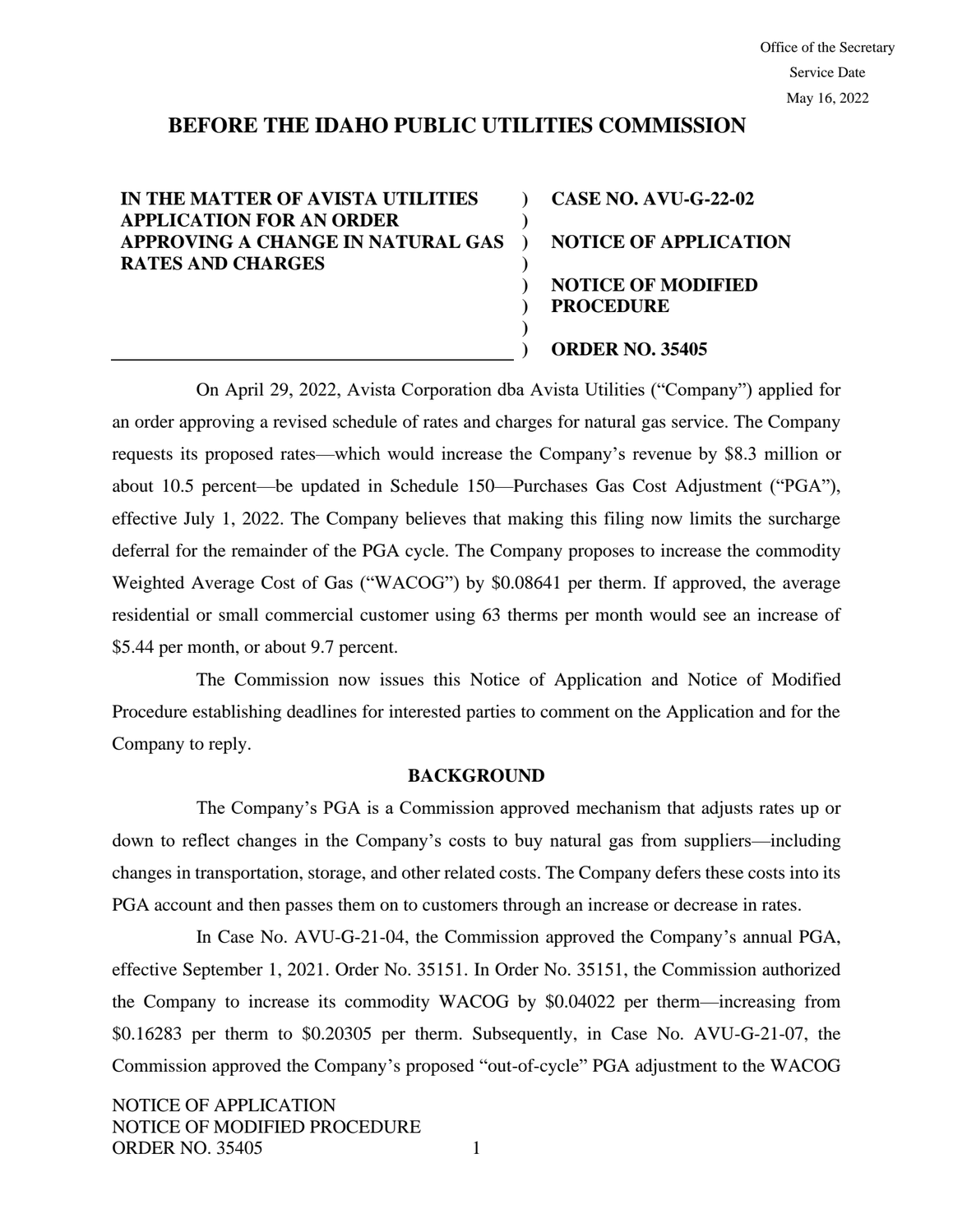by \$0.06235 per therm—increasing from \$0.20305 per therm to \$0.26540 per therm—effective February 1, 2022. Order No. 35295.

### **NOTICE OF APPLICATION**

YOU ARE HEREBY NOTIFIED that the Company's Application reflects its proposed "Out of Cycle" PGA to amend its commodity WACOG in Schedule 150 "due to a material change in natural gas prices" and to collect the change in the updated cost of natural gas. Application at 2. Starting July 1, 2022, the Company used the 12-month period to estimate the commodity WACOG.

YOU ARE FURTHER NOTIFIED that the Company cites macroeconomic and geopolitical events leading to the continued increase in the price of wholesale natural gas, which has pushed prices to levels not seen in over 13 years. "The market factors attributing to the rise in prices are an overall increase in demand, lower supply, and more recently the impact that the global natural gas market is having on the US natural gas market due to the war in Ukraine." *Id*. at 3. Elevated LNG exports and use for electric generation have increased demand for natural gas.<sup>1</sup> The Company states that supply has been limited because production has been slow to return to prepandemic levels and to date has underperformed expectations in 2022. The Company notes that some of these market conditions were present when the Company filed Case Nos. AVU-G-21-04 and AVU-G-21-07, but when coupled with the additional market factors increasing demand for natural gas, there has been upward pressure on wholesale natural gas prices—creating a material change from the WACOG approved in the Company's prior PGA.

YOU ARE FURTHER NOTIFIED that the Company proposes to increase the Commodity WACOG from the \$0.26540 per therm currently embedded in rates to \$0.35181 per therm for Schedule Nos. 101, 111, 112, 131, and 146—an increase of \$0.08641 per therm.

YOU ARE FURTHER NOTIFIED that the Company calculated the proposed Commodity WACOG of \$0.35181 per them by adjusting two items. *Id*. at 4. First, the Company used a 30-day historical average of forward prices (as of April 12, 2022) to develop an estimated cost associated with index purchases for the one-year period beginning after July 1, 2022. *Id*. The Company then estimated the monthly volumes it would purchase during this period and multiplied that by the 30-day average forward price for the corresponding month. *Id*. The annual weighted

NOTICE OF APPLICATION  $<sup>1</sup>$  Historically, when natural gas prices reach high levels, there is a reduction in demand for its use in power generation,</sup> however, with the two main alternative fuels (coal and oil) also being priced at extremely high levels, this has not occurred. Application at 3.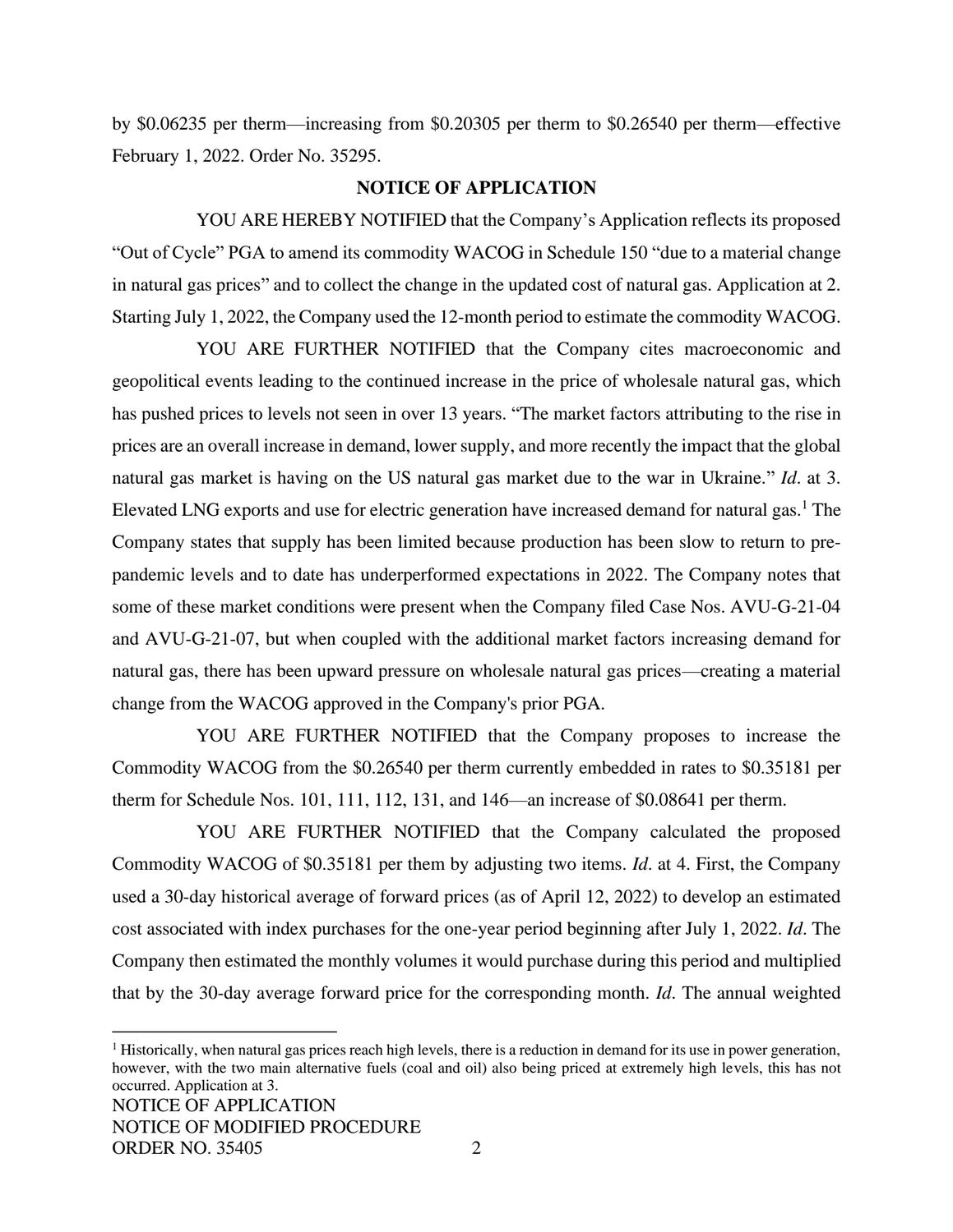average price for these volumes according to the Company's estimations is \$0.421 per therm. *Id*. The annual weighted average price currently included in rates for these volumes is \$0.306 per therm. *Id*. Second, the Company has entered into additional natural gas hedges since Case No. AVU-G-21-07. *Id*. The weighted average price for hedged natural gas presently included in rates is \$0.266 per therm. *Id*. The annual weighted average price for all hedges during the period, including those entered into after Case No. AVU-G-21-04, is now \$0.290 per therm. *Id*.

YOU ARE FURTHER NOTIFIED that the Application and Exhibits are available for public inspection during regular business hours at the Commission's office. These documents are also available on the Commission's website at [www.puc.idaho.gov.](http://www.puc.idaho.gov/) Click on the "ELECTRIC" tab, select "Open Cases," and then locate and click on the case number as shown on the front of this document.

YOU ARE FURTHER NOTIFIED that all proceedings in this case will be held pursuant to the Commission's jurisdiction under Title 61 of the Idaho Code. The Commission may enter any final order consistent with its authority under Title 61.

YOU ARE FURTHER NOTIFIED that all proceedings in this matter will be conducted pursuant to the Commission's Rules of Procedure, IDAPA 31.01.01.000 *et seq*.

### **NOTICE OF MODIFIED PROCEDURE**

YOU ARE FURTHER NOTIFIED that the Commission has determined that the public interest may not require a formal hearing in this matter, and it will review the case through written submissions under the Commission's Rules of Modified Procedure Rules 201-204 of the Idaho Public Utilities Commission's Rules of Procedure, IDAPA 31.01.01.201-204. The Commission notes that Modified Procedure and written comments have proven to be an effective means for obtaining public input and participation.

YOU ARE FURTHER NOTIFIED that persons desiring to state a position on this Application may file a written comment explaining why they support or oppose the Application. Persons who would like a hearing must specifically request a hearing in their written comments. **Persons shall have until June 8, 2022, to file written comments**. Comments must be filed through the Commission's website or by e-mail unless computer access is unavailable. To comment electronically, please access the Commission's website a[t www.puc.idaho.gov.](http://www.puc.idaho.gov/) Click the "Case Comment Form" and complete the form using the case number as it appears on the front of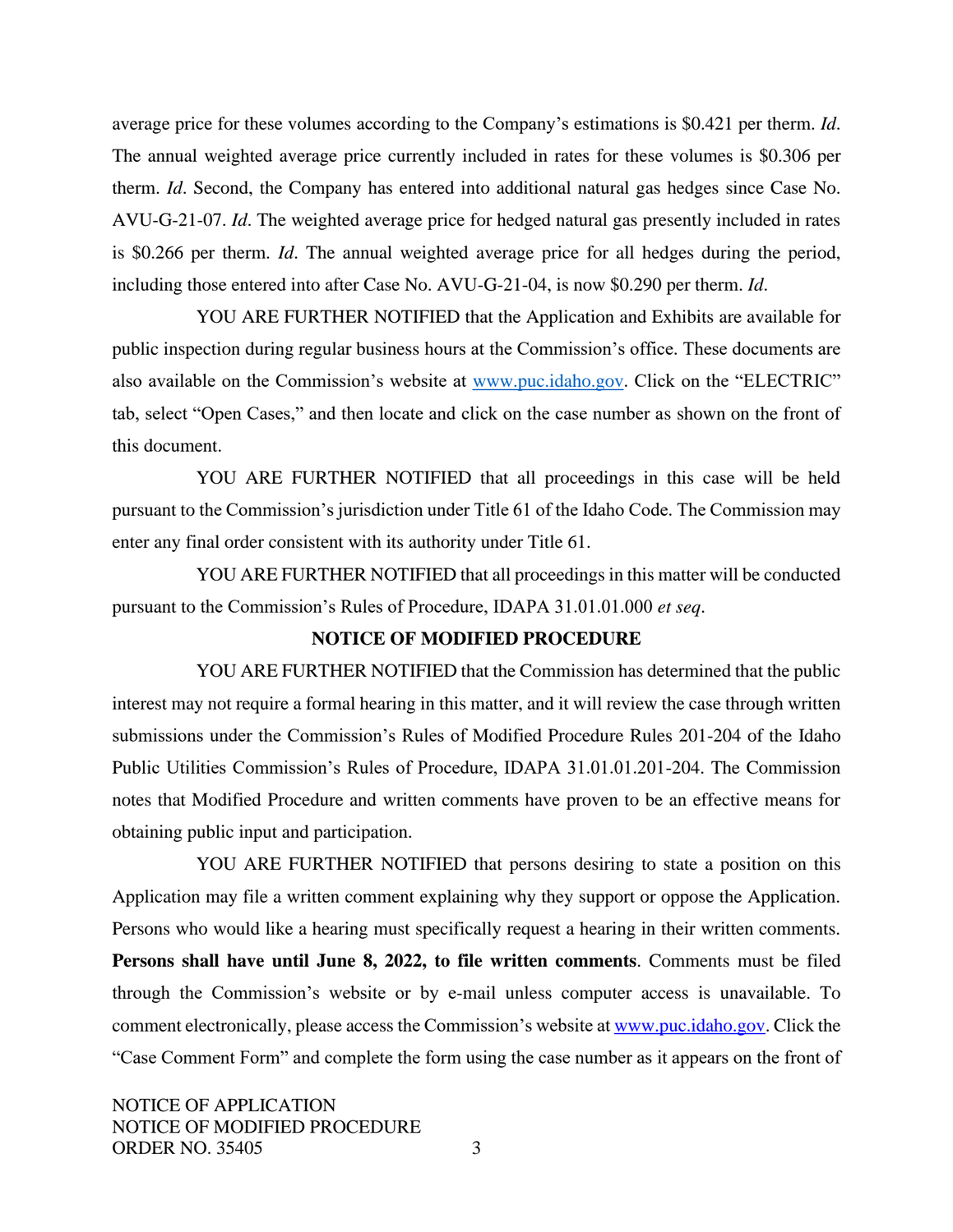this document. To file by e-mail, the customer must e-mail the comments to the Commission Secretary and the Company at the e-mail addresses listed below. If computer access is unavailable, then comments may be mailed to the Commission and Company at these addresses:

| For the Idaho Public Utilities | <b>For Avista:</b> |
|--------------------------------|--------------------|
| <b>Commission:</b>             |                    |

Commission Secretary Idaho Public Utilities Commission P.O. Box 83720 Boise, ID 83720-0074 [secretary@puc.idaho.gov](mailto:secretary@puc.idaho.gov)

Street Address for Express Mail:

11331 W. Chinden Blvd. Building 8, Suite 201-A Boise, ID 83714

Pat Ehrbar Avista Corporation 1411 E. Mission Avenue Spokane, WA 99220-3727 [pat.ehrbar@avistacorp.com](mailto:pat.ehrbar@avistacorp.com) [dockets@avistacorp.com](mailto:dockets@avistacorp.com)

David Meyer Avista Corporation 1411 E. Mission Avenue Spokane, WA 99220-3727 [david.meyer@avistacorp.com](mailto:david.meyer@avistacorp.com)

YOU ARE FURTHER NOTIFIED that the Company must file any reply comments **by June 15, 2022.**

YOU ARE FURTHER NOTIFIED that if no written comments or protests are received within the time limit set, the Commission will consider this matter on its merits and enter its order without a formal hearing. If written comments are received within the time limit set, the Commission will consider them and, in its discretion, may set the same for formal hearing.

# **O R D E R**

IT IS HEREBY ORDERED that the Company's Application be processed by Modified Procedure, Rules 201-204 (IDAPA 31.01.01.201-.204). Persons interested in submitting written comments must do so by June 8, 2022. The Company must file any reply comments by June 15, 2022.

IT IS FURTHER ORDERED that parties comply with Order No. 35375, issued April 21, 2022. Generally, all pleadings should be filed with the Commission electronically and will be deemed timely filed when received by the Commission Secretary. *See* Rule 14.02. Service between parties should continue to be accomplished electronically when possible. However, voluminous discovery-related documents may be filed and served on CD-ROM or a USB flash drive.